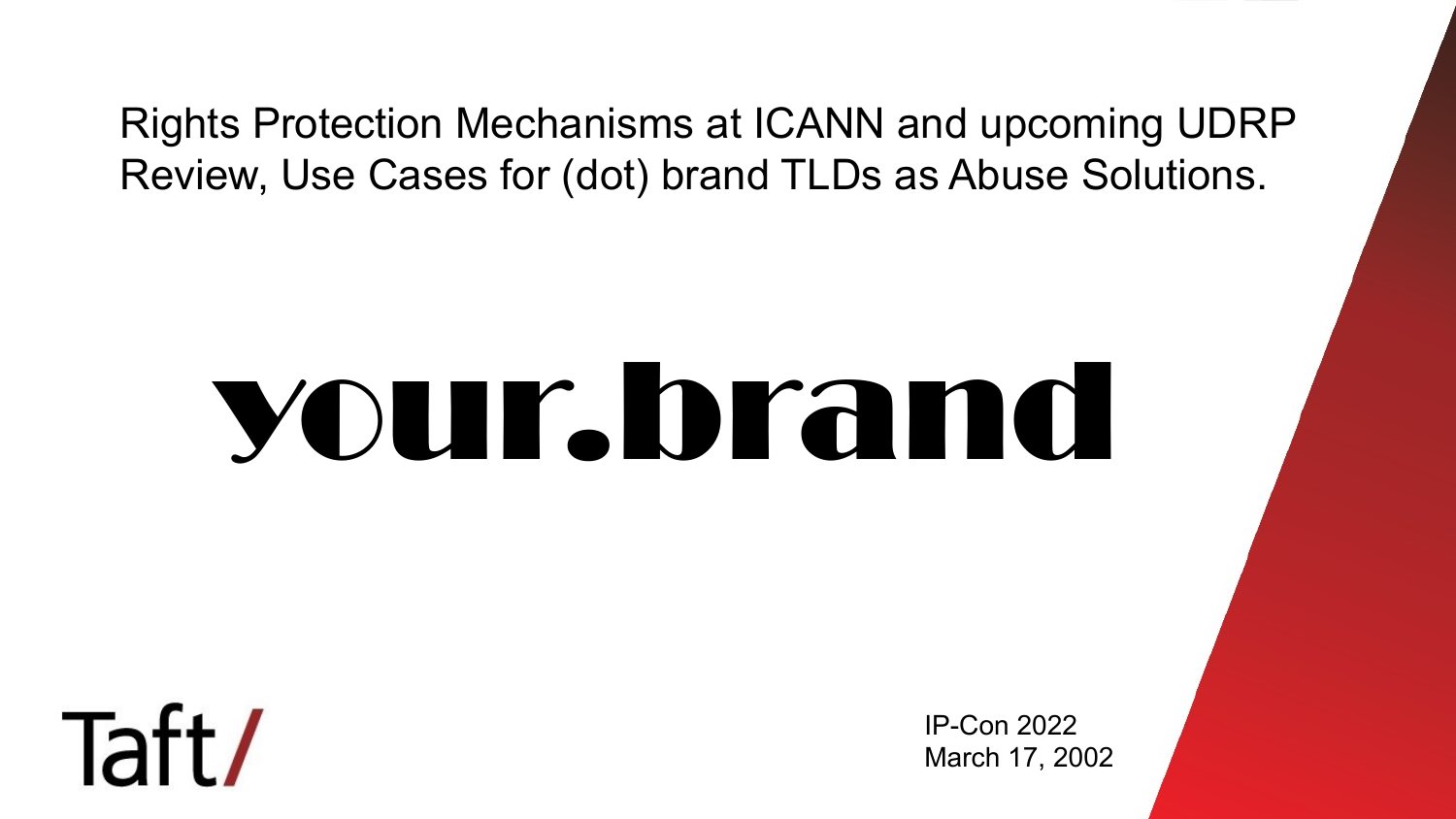### **Mandatory Talk on ICANN RPMs**

- Most of you are familiar with the UDRP and the URS (applies to new gTLDs only).
- These two policies are currently under review by ICANN.
- Phase 1 applied to the URS not the UDRP. It took 5 years to complete and only a handful of minor changes were recommended. It took about a year for the ICANN Board to approve the Policy Recommendations.
- It will now go to an implementation team. It won't be speedy.

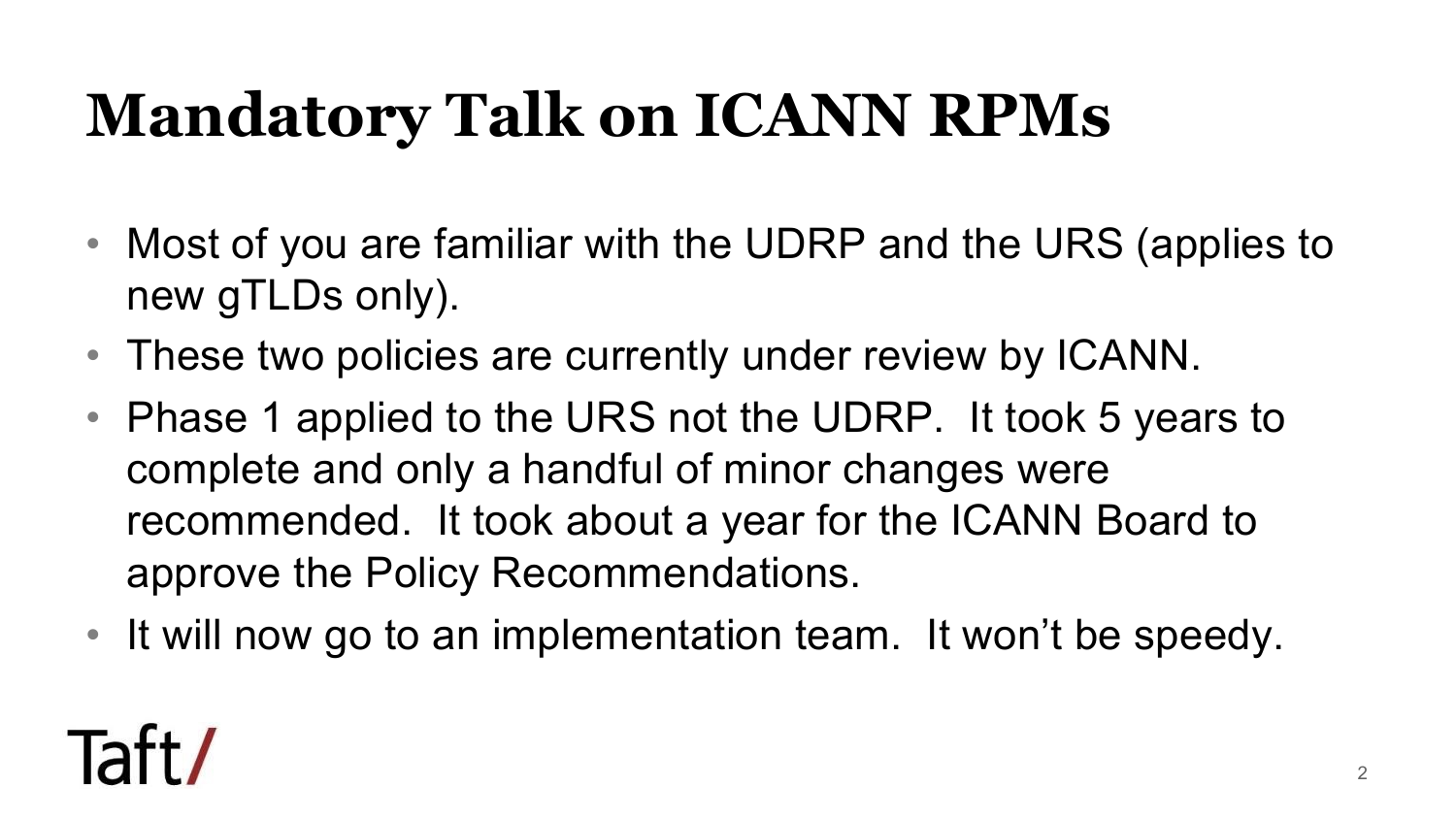#### **Mandatory Talk on ICANN RPMs**

- Phase 2 is meant to launch "soon."
- Staff just released an 88 page issues report. It doesn't say a lot.
- Phase 2 is supposed to look at substantive aspects of the URS and all aspects of the UDRP.
- I expect that the Phase 2 work, which is significantly more involved than the Phase 1 work, will take at least the same amount of time (5 years), followed by Board delays, and implementation work.

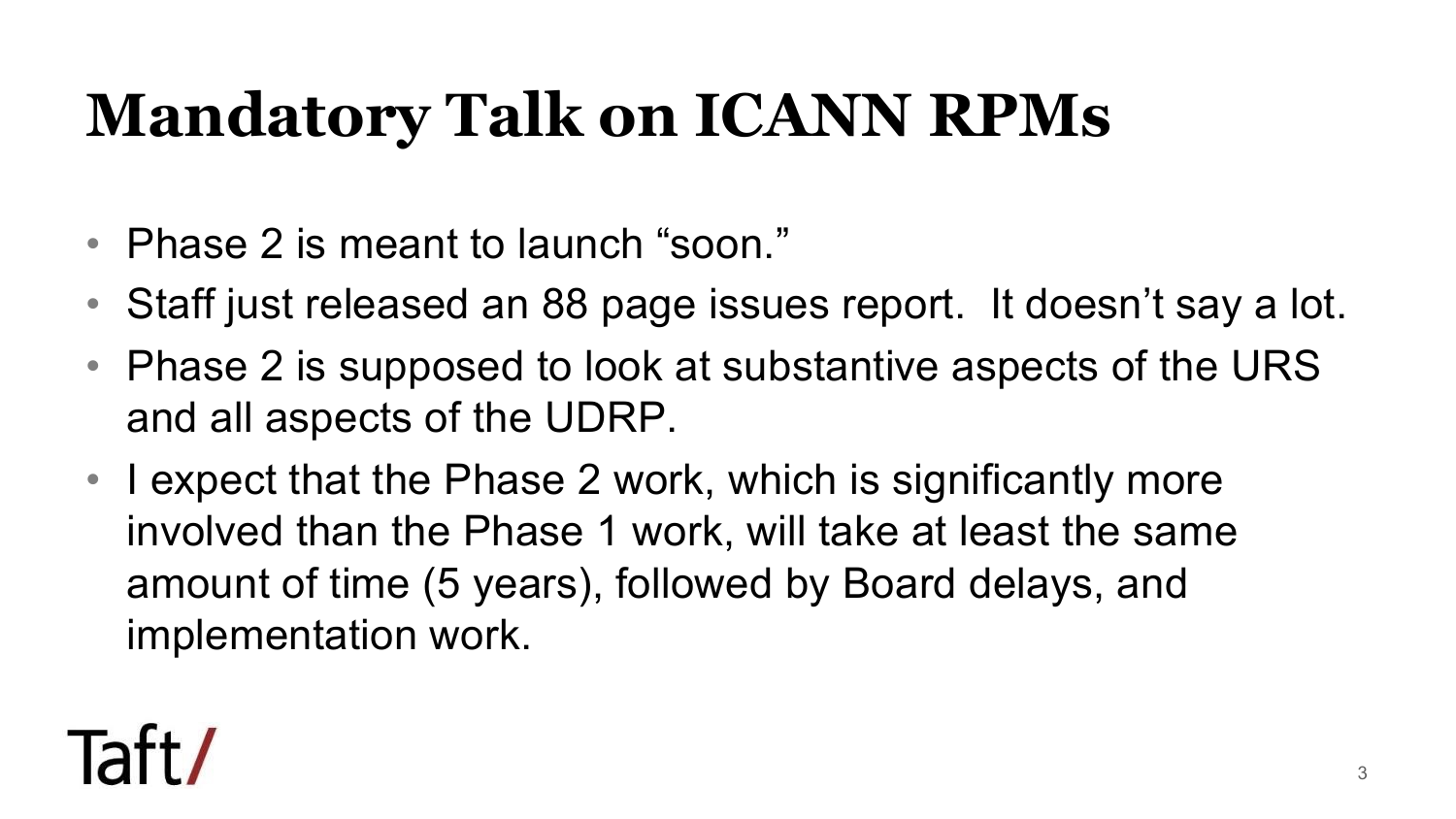### **Mandatory Talk on ICANN RPMs**

- In the meantime:
	- grandma is getting phished;
	- we don't know who the bad guys are any more;
	- alternative "decentralized" "domains" (which is code for we hope to be unaccountable for our actions and the actions of our customers) are popping up in hopes that you will buy them out of fear of more mischief
	- your boss wants to cut your enforcement budget;
	- I.T. wants to cut its defensive registration budget.

Is there anyway to permanently solve all of this and rise above it?

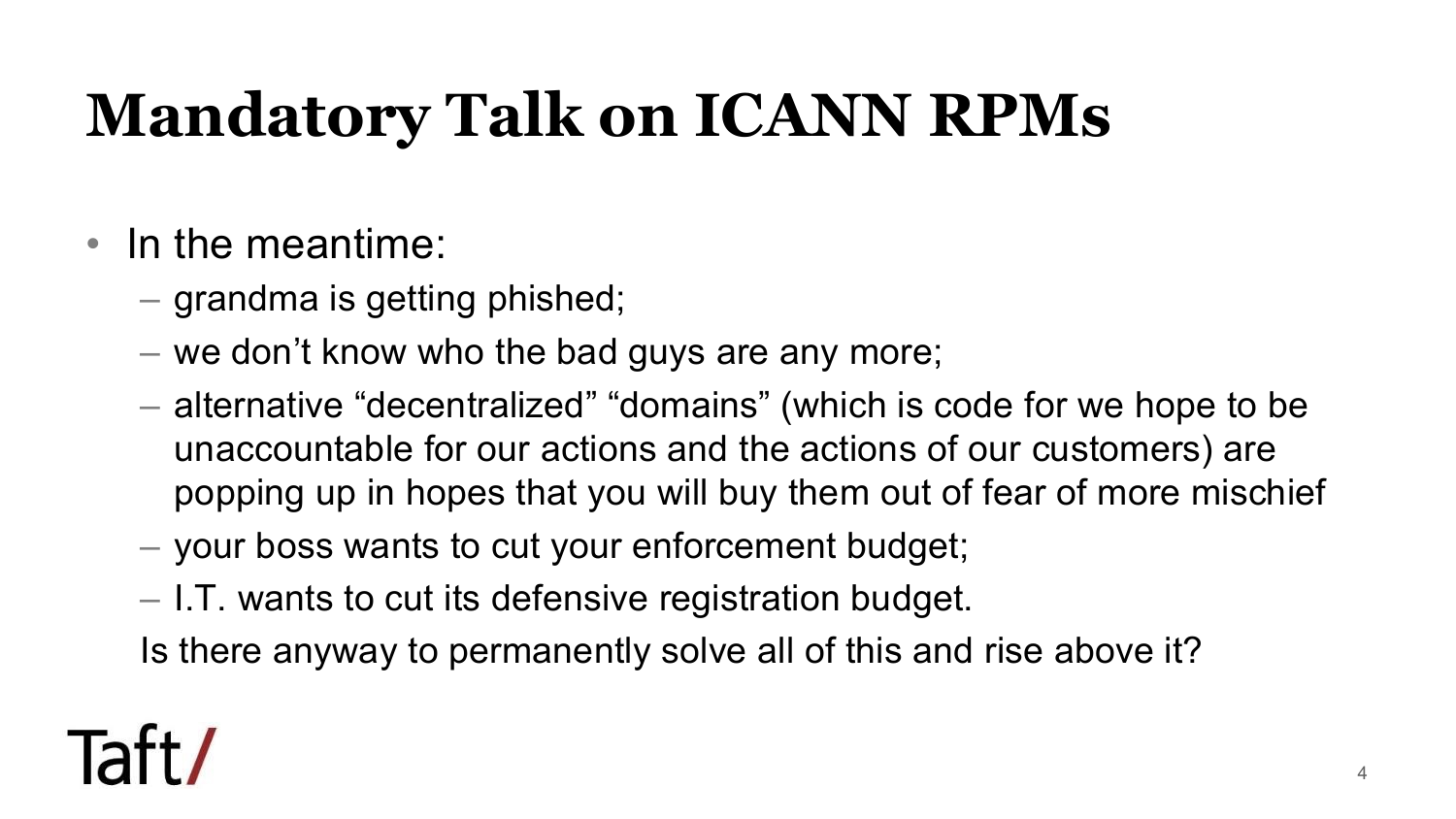# your.brand

That's right:

# your.brand

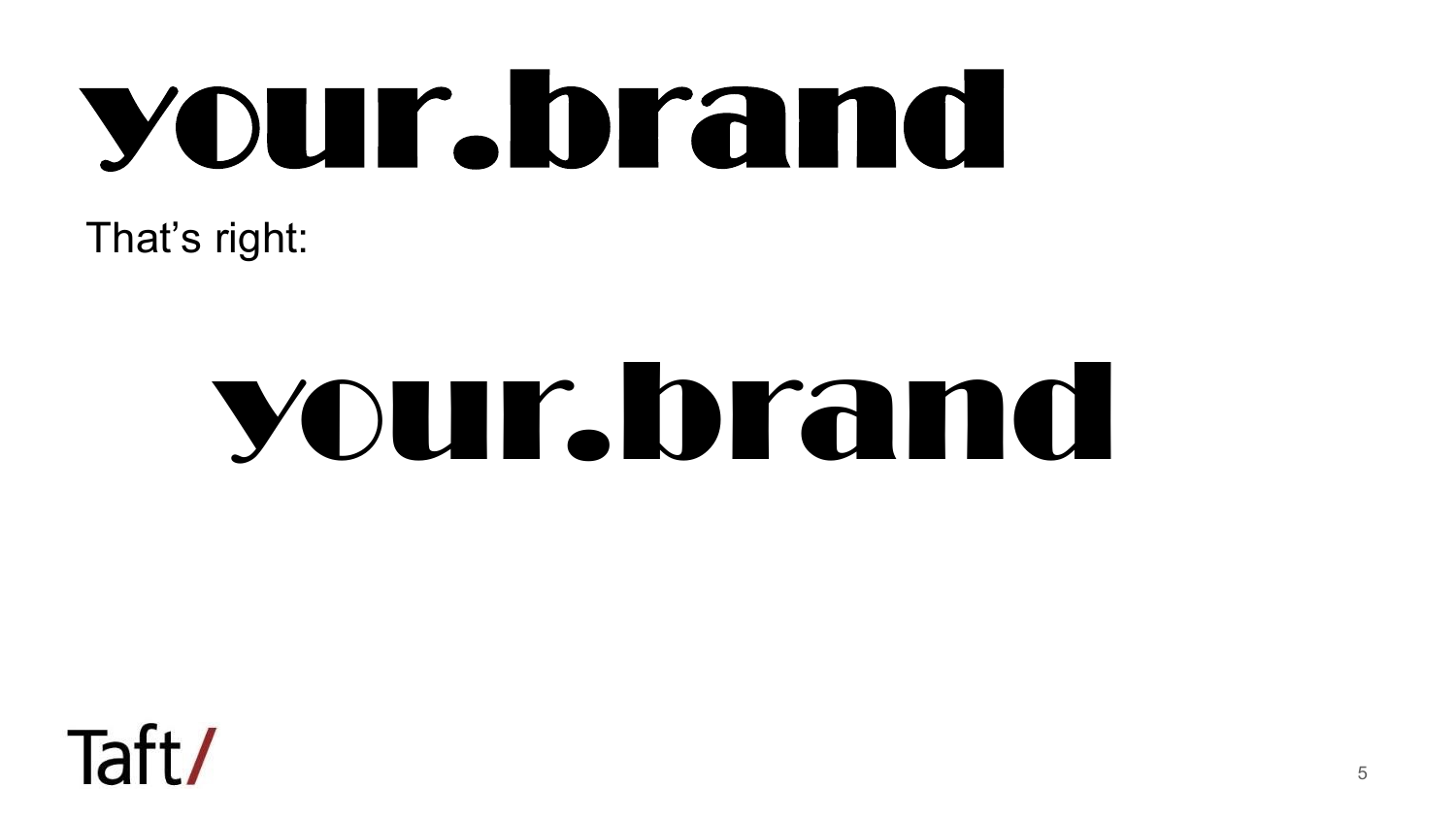## **Problems with phishing & fraud?**

- Apply for and then **use** your.brand.
- Teach your consumers to ignore the noise to the left of the dot and look only to the right of the dot for your brand.
- What's that? Consumers can't be re-taught?

I suppose you are right. That is why we have a thriving inperson banking ecosystem, a thriving travel agency industry, and in person retail shopping is our only option.

#### **Of course consumers can be re-taught.**

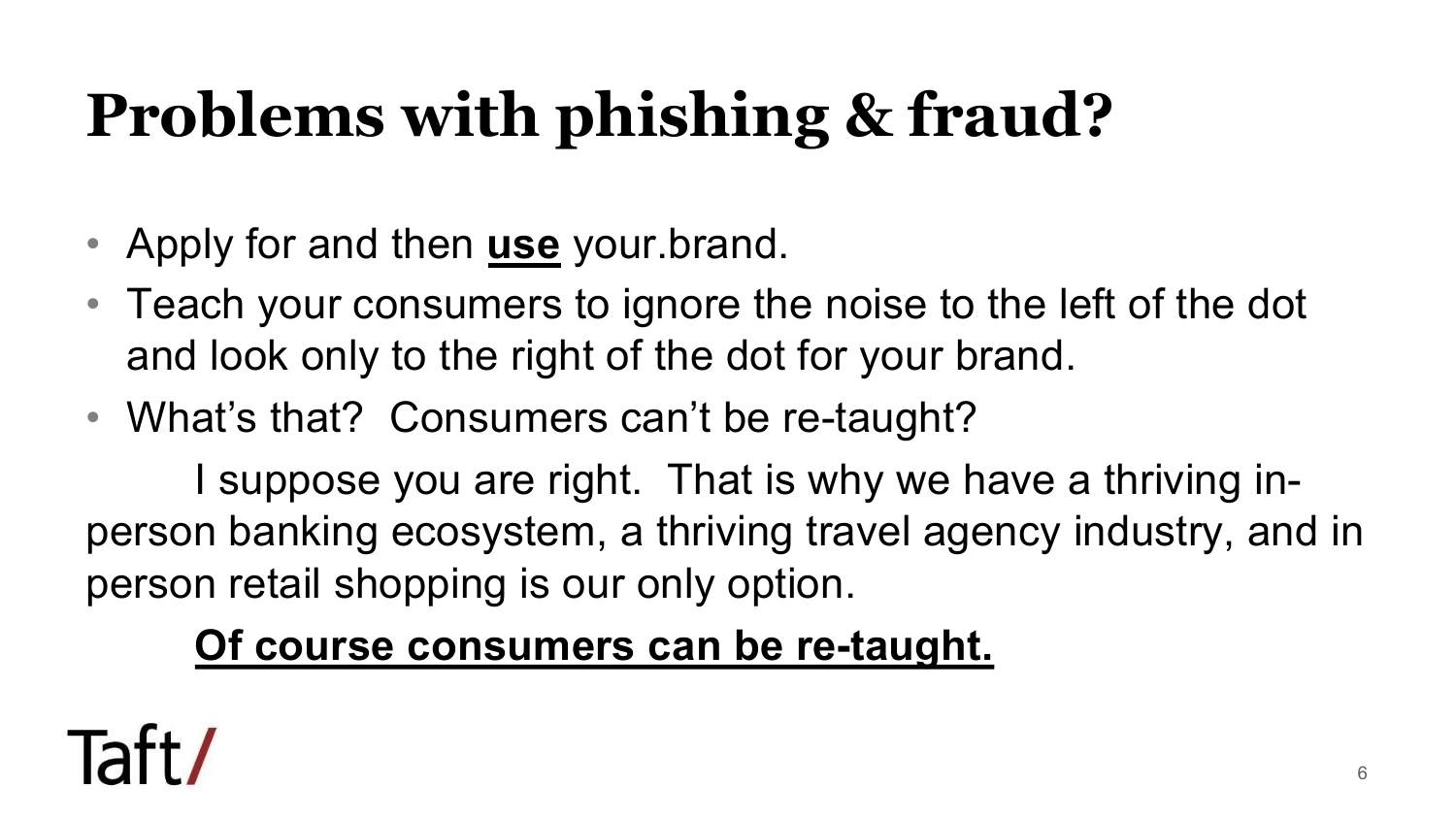### **Problems with Social Engineering?**

- Apply for and then **use** your.brand.
- Teach your employees to ignore the noise to the left of the dot and look only to the right of the dot for your brand.
- What's that? Employees can't be re-taught?

See prior slide.

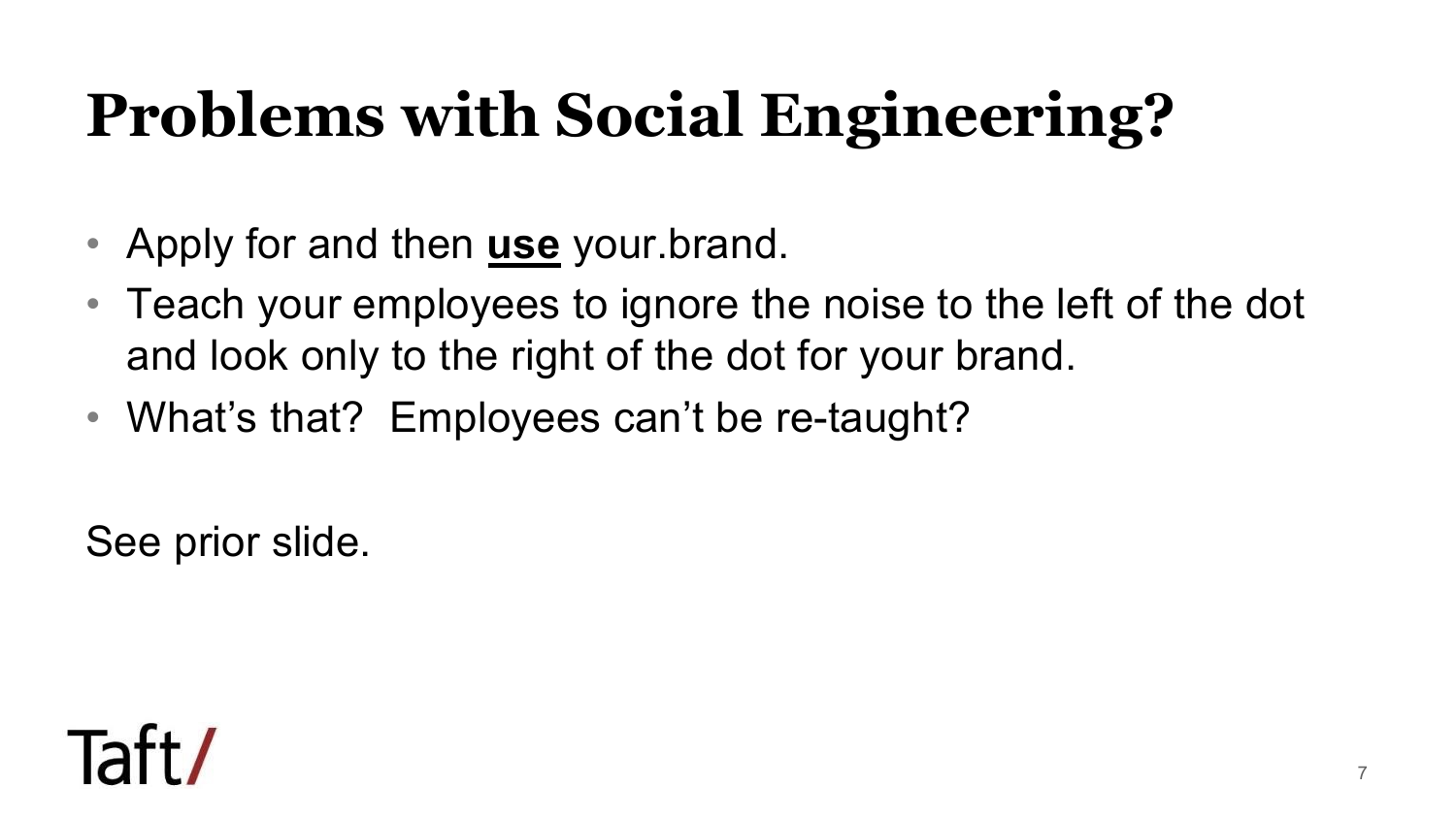### **Problems with distributors and resellers?**

- Apply for and then **use** your.brand.
- Require distributors and resellers to use a SLD in your .brand TLD.
- Help them teach their consumers to ignore the noise to the left of the dot and look only to the right of the dot for your brand.
- What's that? Consumers can't be re-taught?  $\odot$
- Easily withdraw the SLD should the relationship break up.

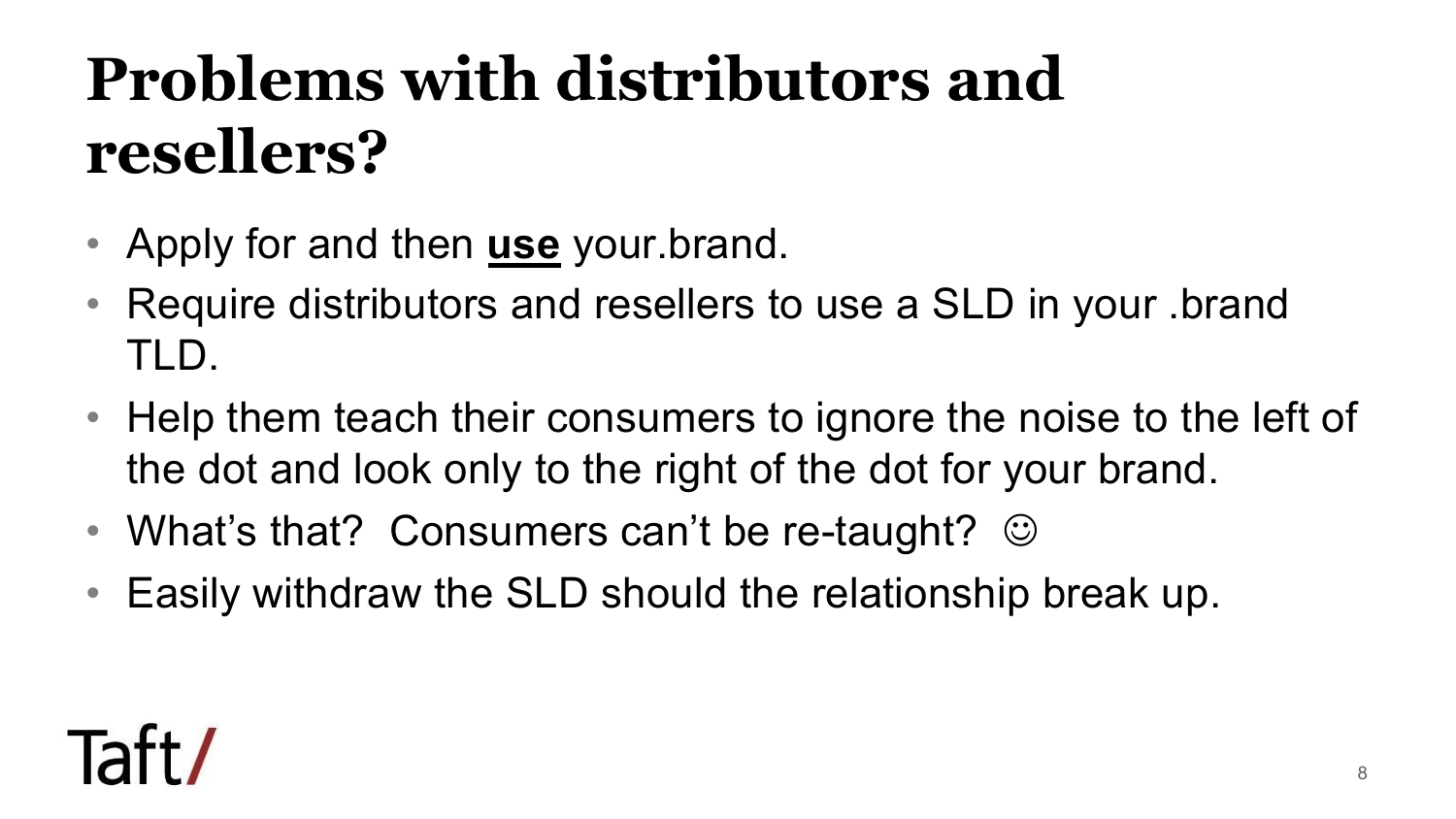### **Delays correcting DNS or other issues?**

- Too many people in the ecosystem to round up in a crisis?
- Be your own ecosystem.
- What, IT guys can't be re-taught? Well, that part is true. But, there are always young people coming into the marketplace.

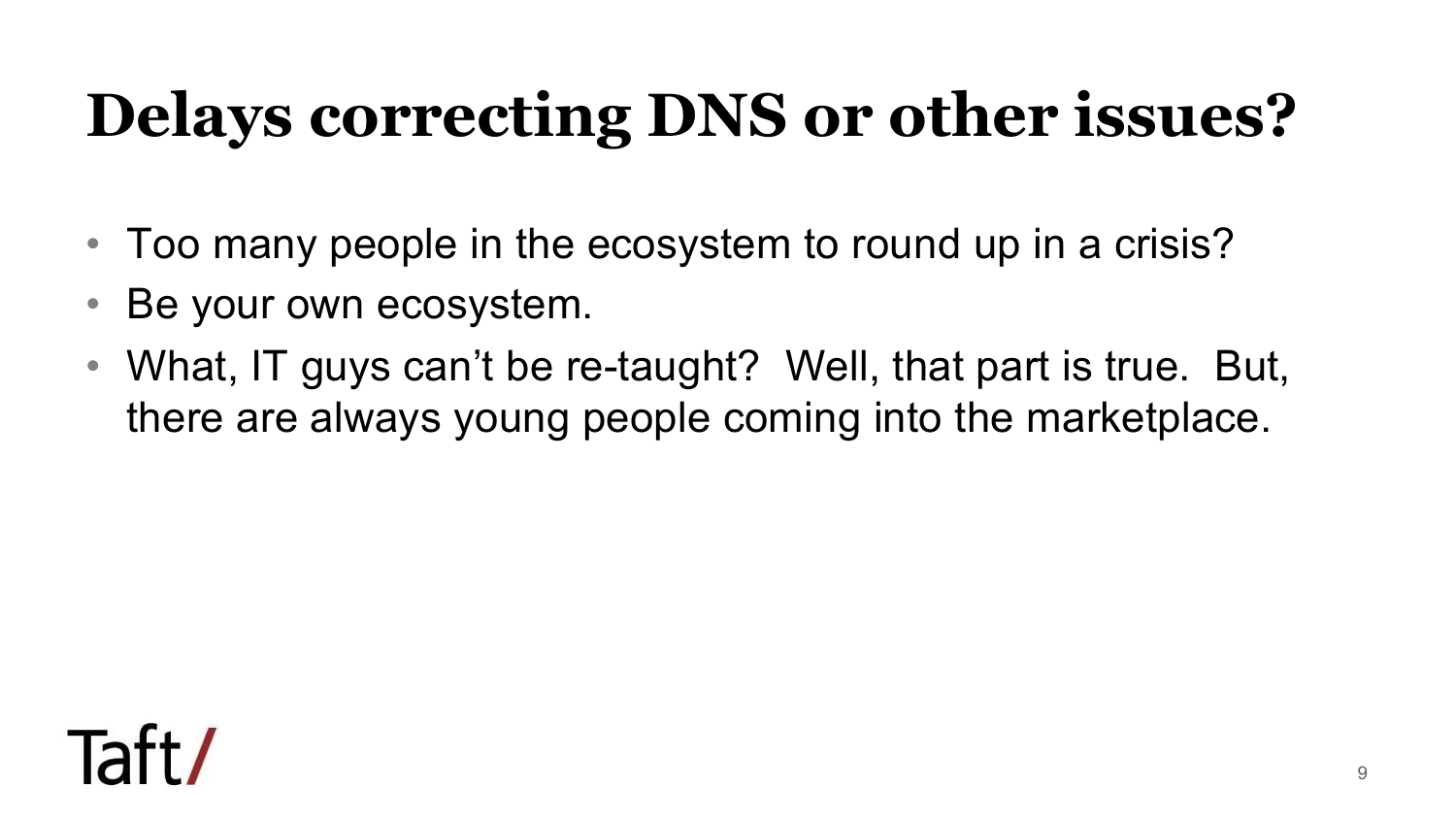#### **Future Problems You Don't Even Know You Have Yet**

Ask me about: Anti-flammable Child Pajamas of 2032.

What happened to the world of services is about to happen to the world of stuff. Be ready.

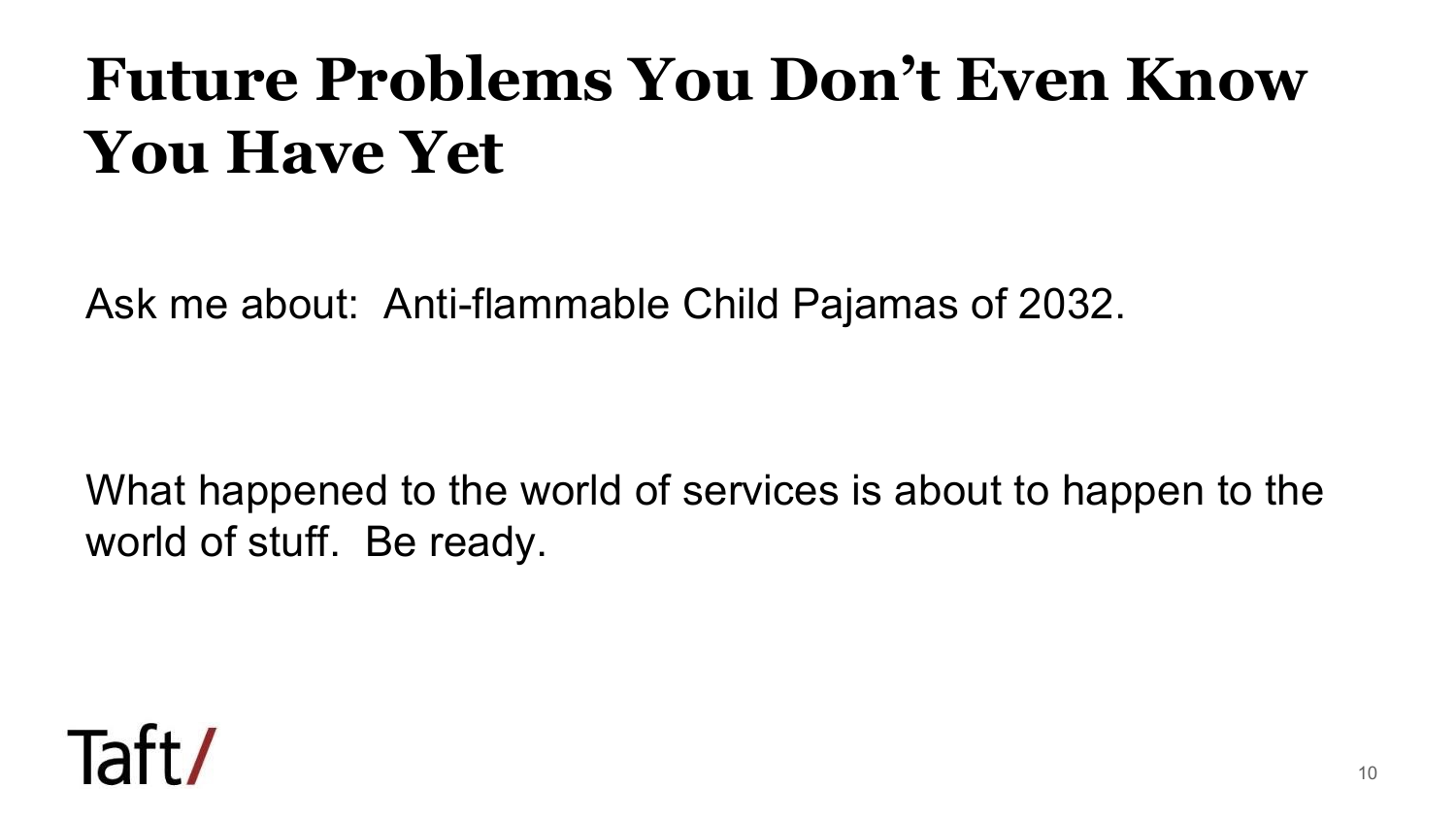## **New gTLDs**

• The Internet Corporation for Assigned Names and Numbers ("ICANN") is the organization which runs the domain name system.



• 10 years ago, ICANN initiated a process to expand the number of new generic top level domain names ("gTLDs"). In addition to domain names in the .com gTLDs, brands now could own their own gTLD. This was meant to be an ongoing process, but that did not happen. ICANN is now taking steps to open another round of applications. Since budgets move slowly, now is the time to start socializing this internally.

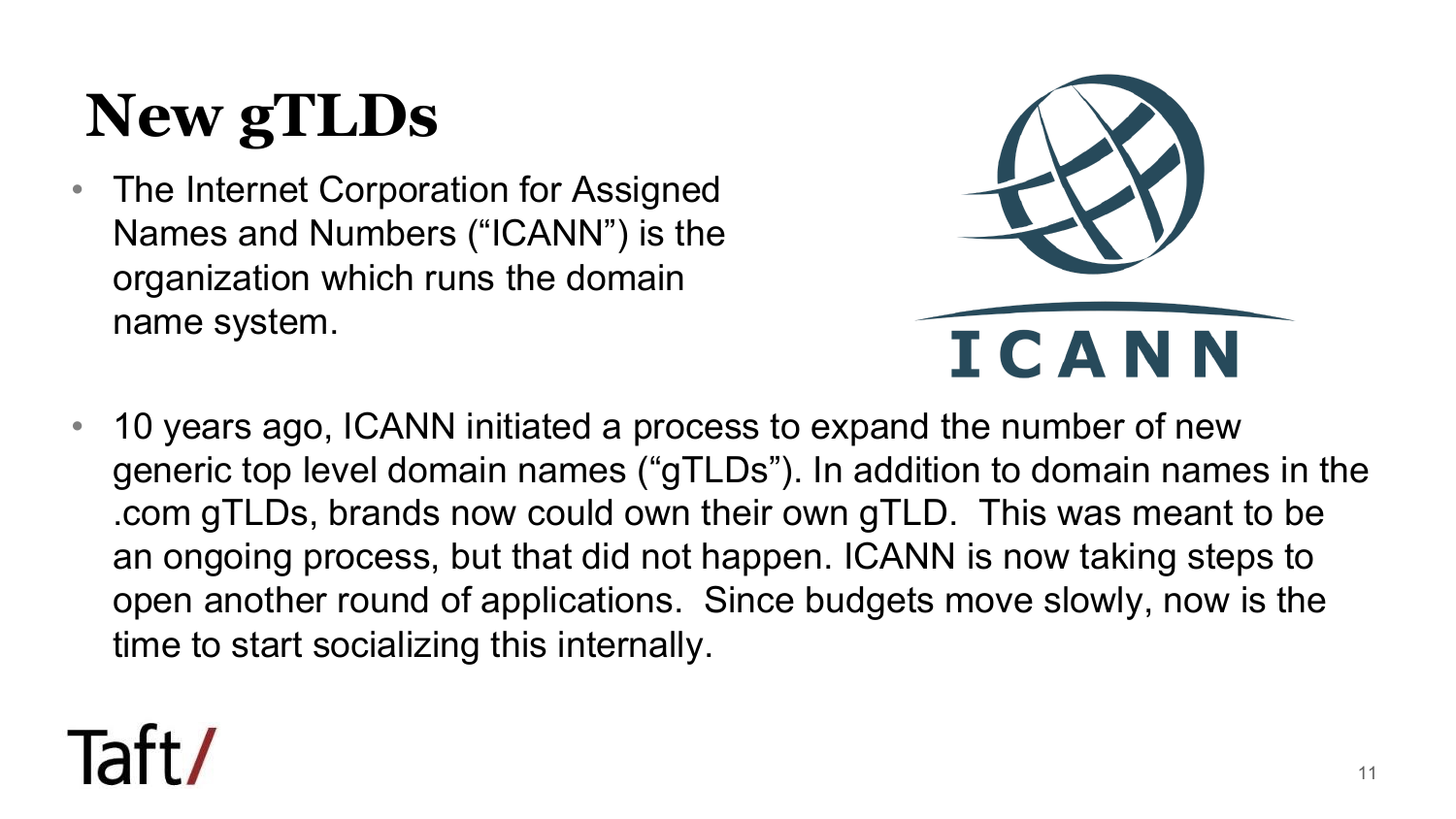#### **The .AWS Case Study**

- One of the many .brands from the last round was the .AWS gTLD.
- Of .brands, Amazon says they see them "as technical assets that enable innovation" in addition to the obvious benefits of brand protection.
- Amazon intends to use the .AWS to transition customers to IPv6 end points.
- Amazon chooses to use its .AWS .brand TLD for this purpose for stability and safety reasons.

#### Why did you choose to use .AWS domains instead of just using a set of new domains in legacy TLDs?

Beyond a clean slate for development, there are multiple clear security and stability benefits from using our Dot Brand, which was very appealing to AWS leadership. Operating .AWS through a dedicated AWS registry entity provides us an additional layer of control that enables those security and stability benefits.

#### Do you have any advice for other brand owners?

Deploying a Dot Brand offers you the opportunity to take a step back and re-evaluate your URL naming structure. You can avoid prior 'mistakes' and develop a rationalised, more consistent structure. There's no one-size-fits-all approach for how you should do it, so you can take the time to think big - to consider how you should organise it to best meet your needs, rather than only making incremental improvements around your existing naming structure. Don't underestimate the opportunity!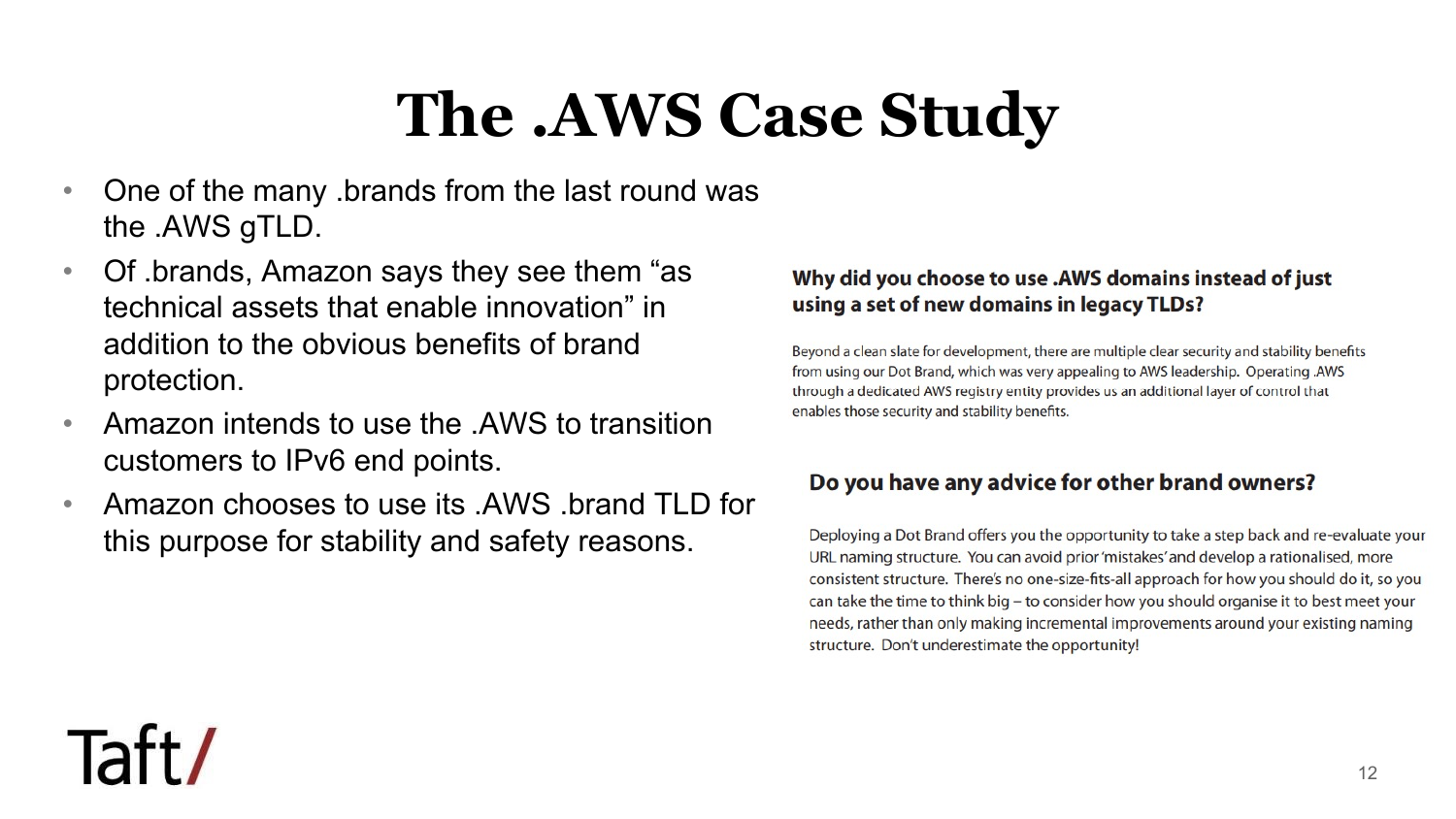### **Additional examples of last .b[rands include:](https://observatory.domains/)**

- Abbott is used "to help unite its complex portfolio and development, and sales and marketing, as we compliance and investor information - under its ma
- eat is used to "to take control of the use of its brand seat is used to "to take control of the use of its bra network of dealership websites."

See https://observatory.domains/ for additional details as well as other use cases, for .brands.

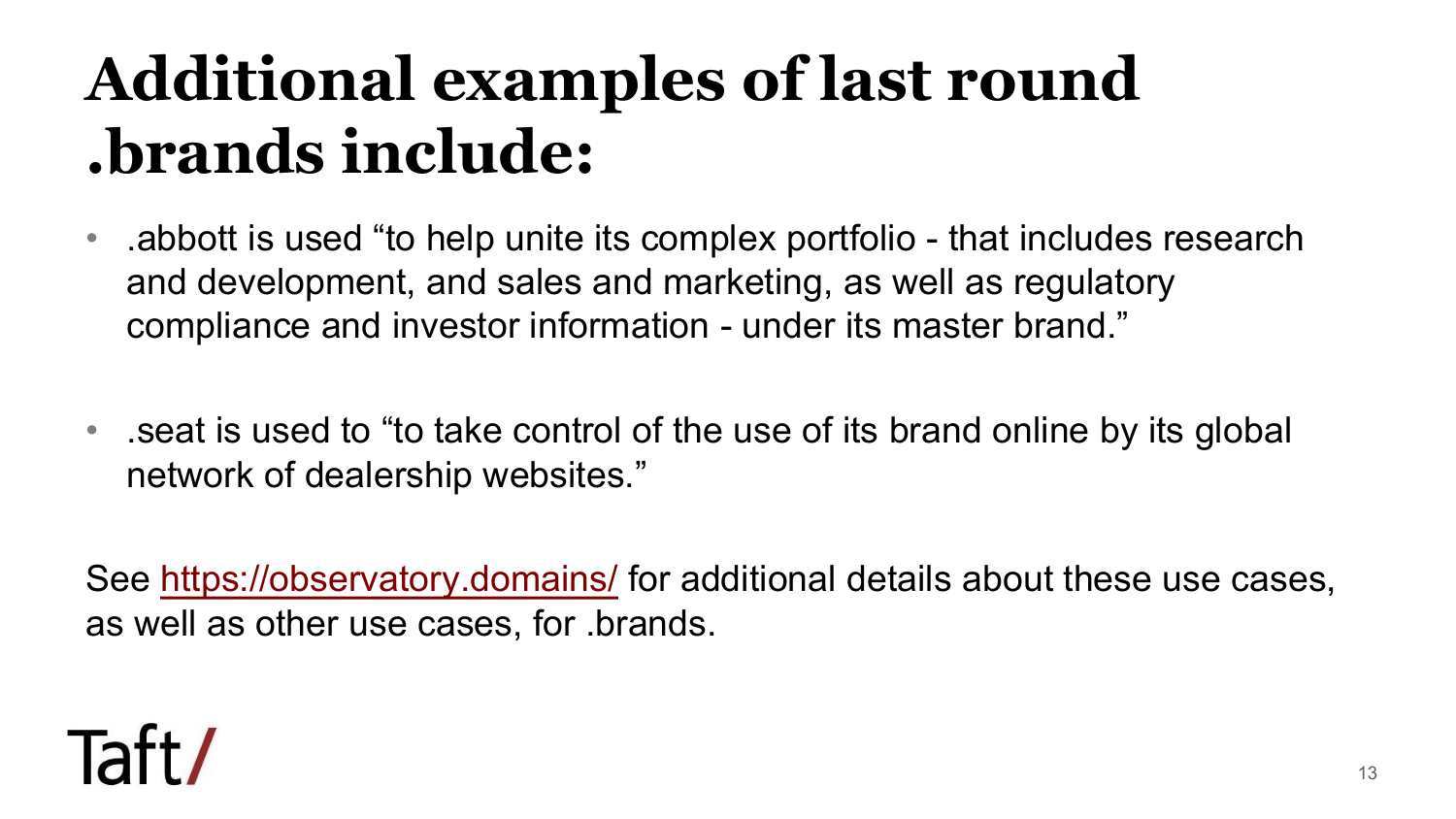### **New gTLDs**

- The next round's processes are nearly identical to the last round, with few significant changes made in the 10 years of waiting.
- ICANN's new process will allow nearly any term to serve as a top level domain name, although there is uncertainty regarding generic terms.

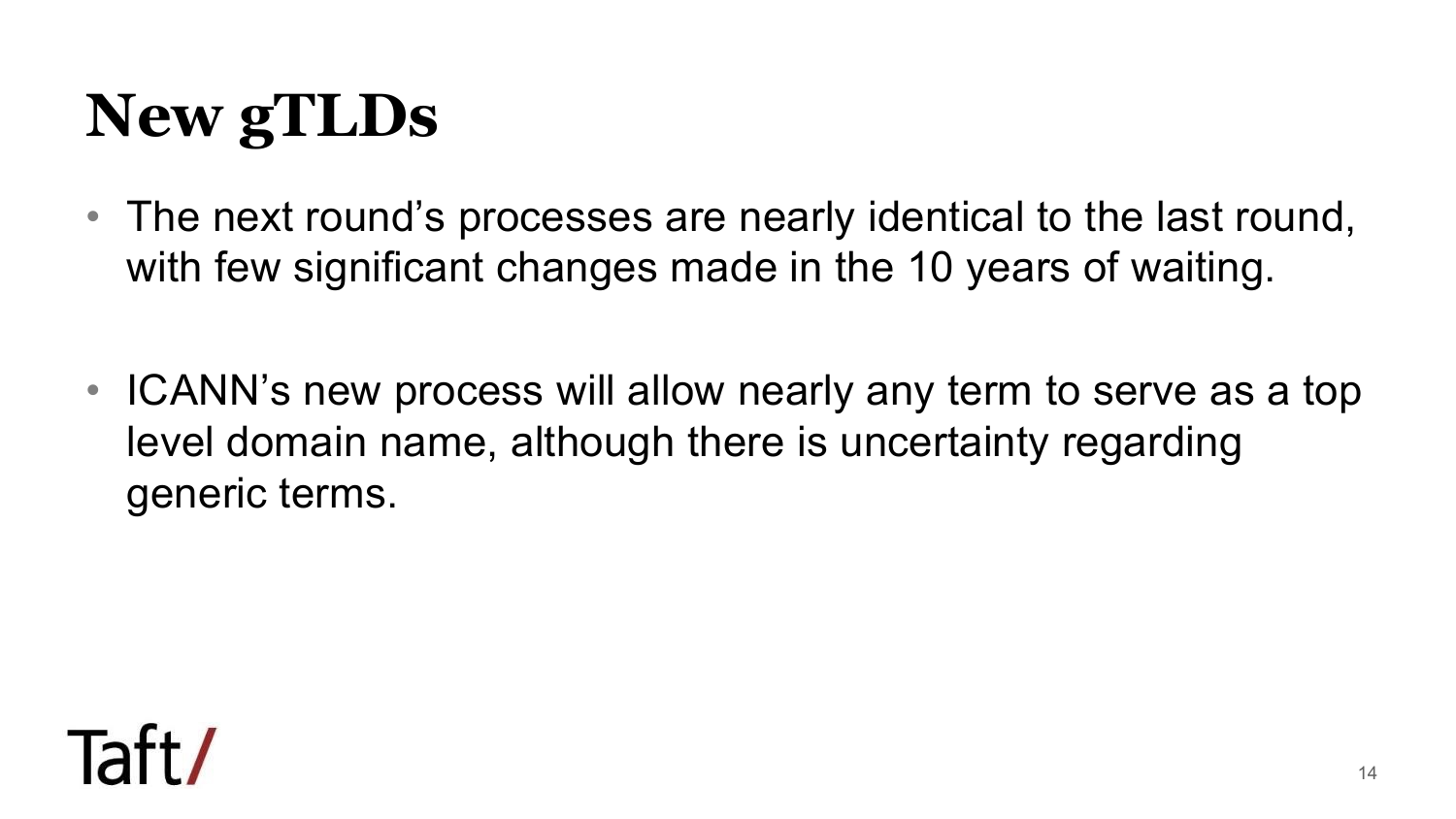## **Becoming a Registry**

- In order to obtain rights to the new gTLD, applicants must apply to operate the registry for that new gTLD.
- In order to qualify to run the registry, an applicant must show that (1) it is financially capable of meeting ICANN's minimum guidelines and
	- (2) that it is technically capable of running a registry or that it has contracted with a party, known as a back end registry services provider or "RSP," which is technically capable of running a registry.

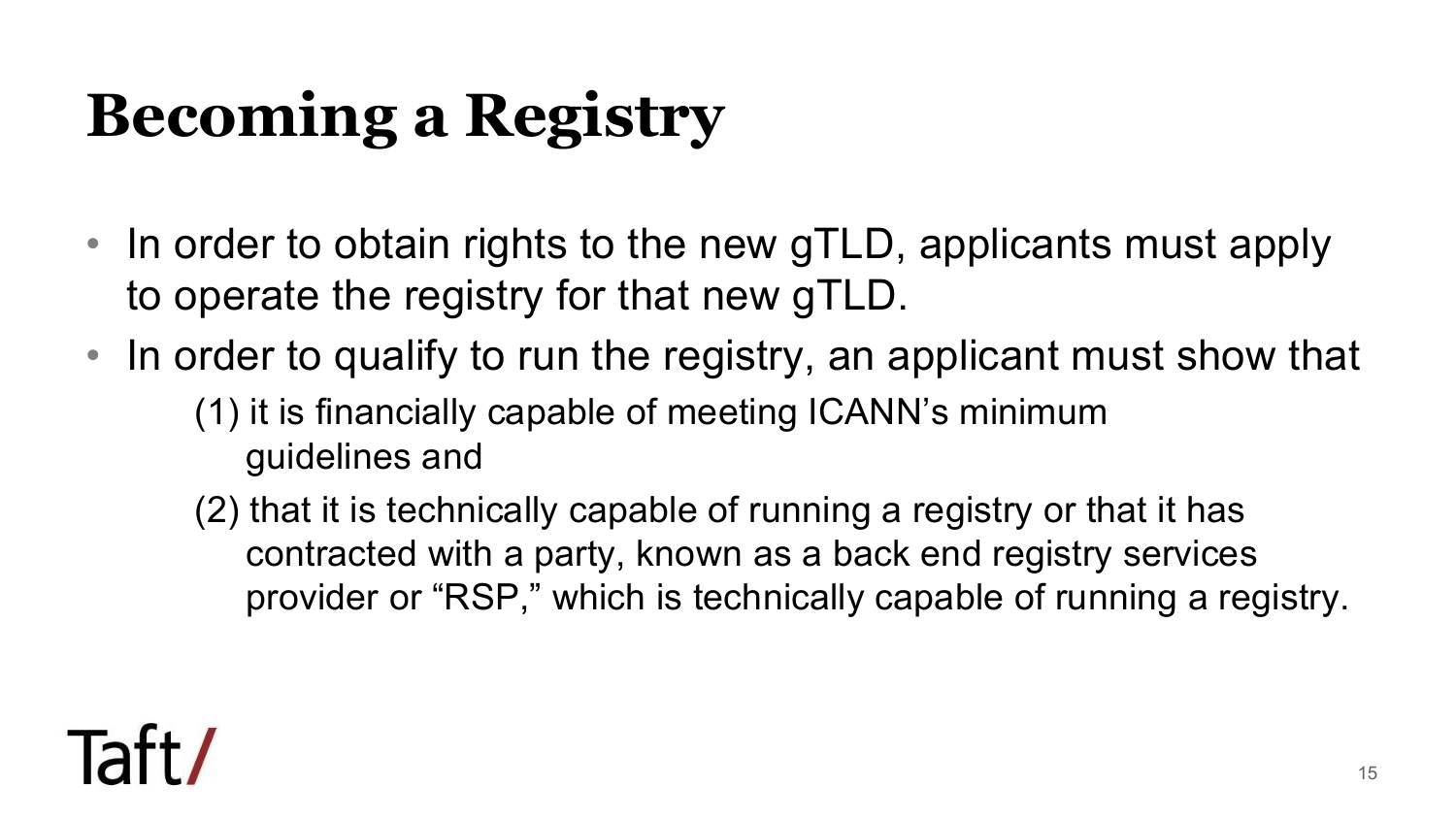### **Becoming Registry**

ICANN's application asks a series of questions which must be answered fully prior to submitting the application. Many answers, such a financial information, are to be kept confidential.



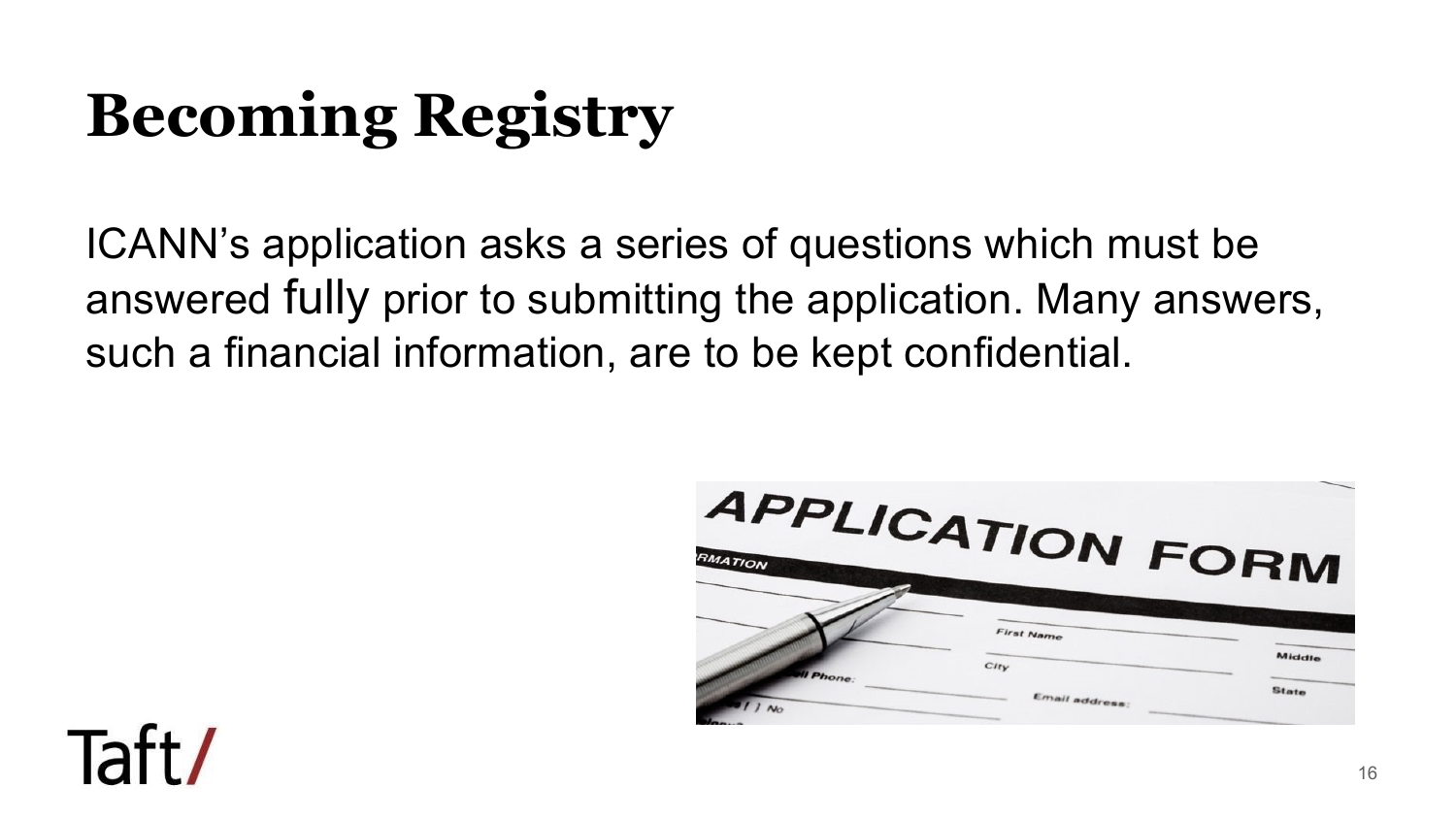### **It is pretty clear that bad guys aren't going away.**

Consider making them irrelevant.

## your.brand